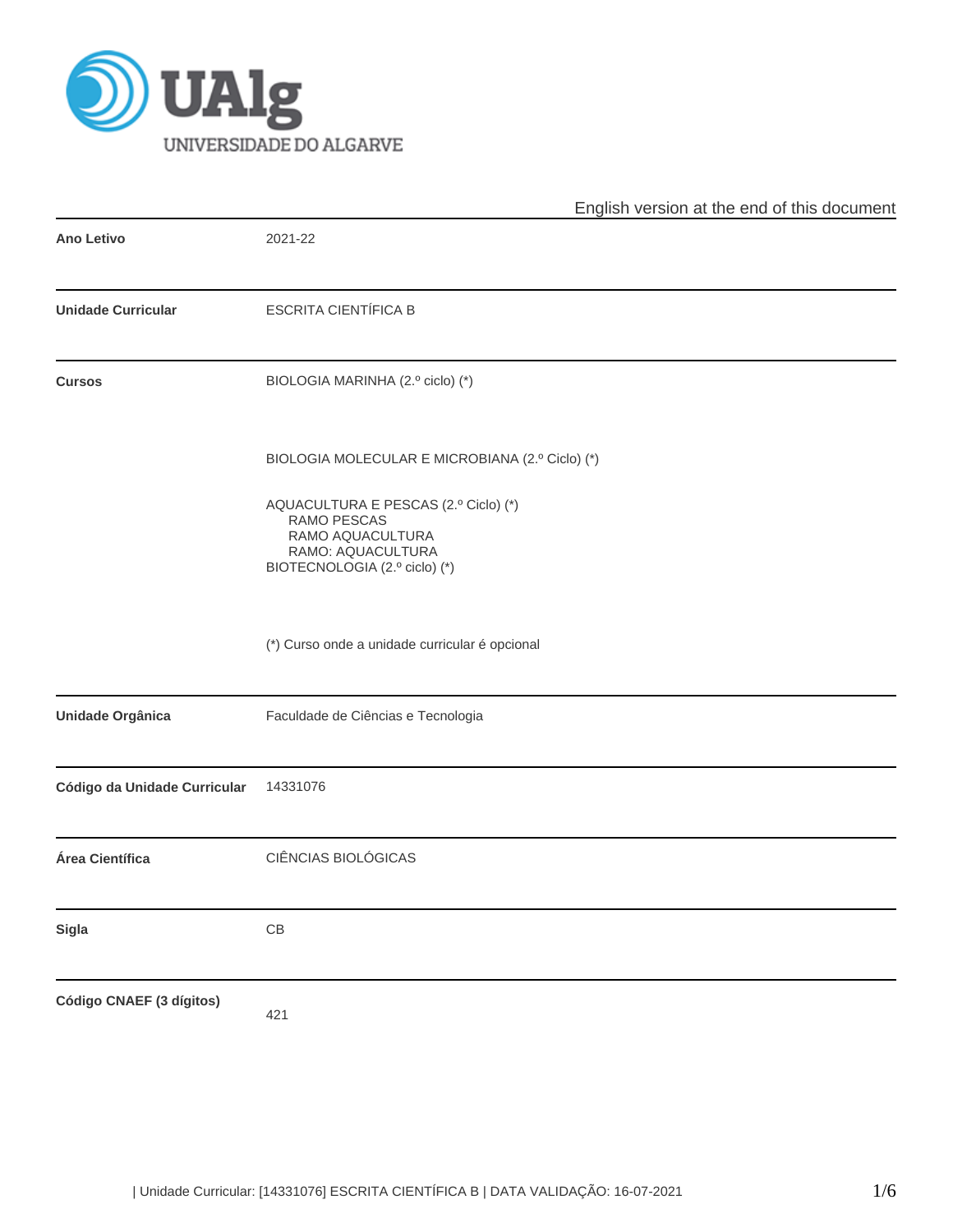

**Contributo para os Objetivos de Desenvolvimento Sustentável -** 4 **ODS (Indicar até 3 objetivos)**

| Línguas de Aprendizagem    | Inglês                             |
|----------------------------|------------------------------------|
|                            |                                    |
| Modalidade de ensino       | Presencial                         |
| <b>Docente Responsável</b> | Maria Ester Tavares Álvares Serrão |

| <b>. HORAS DE CONTACTO (*)</b><br><b>AULA</b><br><b>'JRMAS</b><br>ΤΩΤΔΙ<br>TIPO DE<br>DOCENTE<br>____ |
|-------------------------------------------------------------------------------------------------------|
|-------------------------------------------------------------------------------------------------------|

\* Para turmas lecionadas conjuntamente, apenas é contabilizada a carga horária de uma delas.

| <b>ANO</b> | <b>PERIODO DE FUNCIONAMENTO*</b> | <b>HORAS DE CONTACTO</b> | <b>LHORAS TOTAIS DE TRABALHO</b> | <b>ECTS</b> |
|------------|----------------------------------|--------------------------|----------------------------------|-------------|
| 1, 20, 10  |                                  |                          | N/D                              |             |

\* A-Anual;S-Semestral;Q-Quadrimestral;T-Trimestral

## **Precedências**

Sem precedências

# **Conhecimentos Prévios recomendados**

leitura de artigos científicos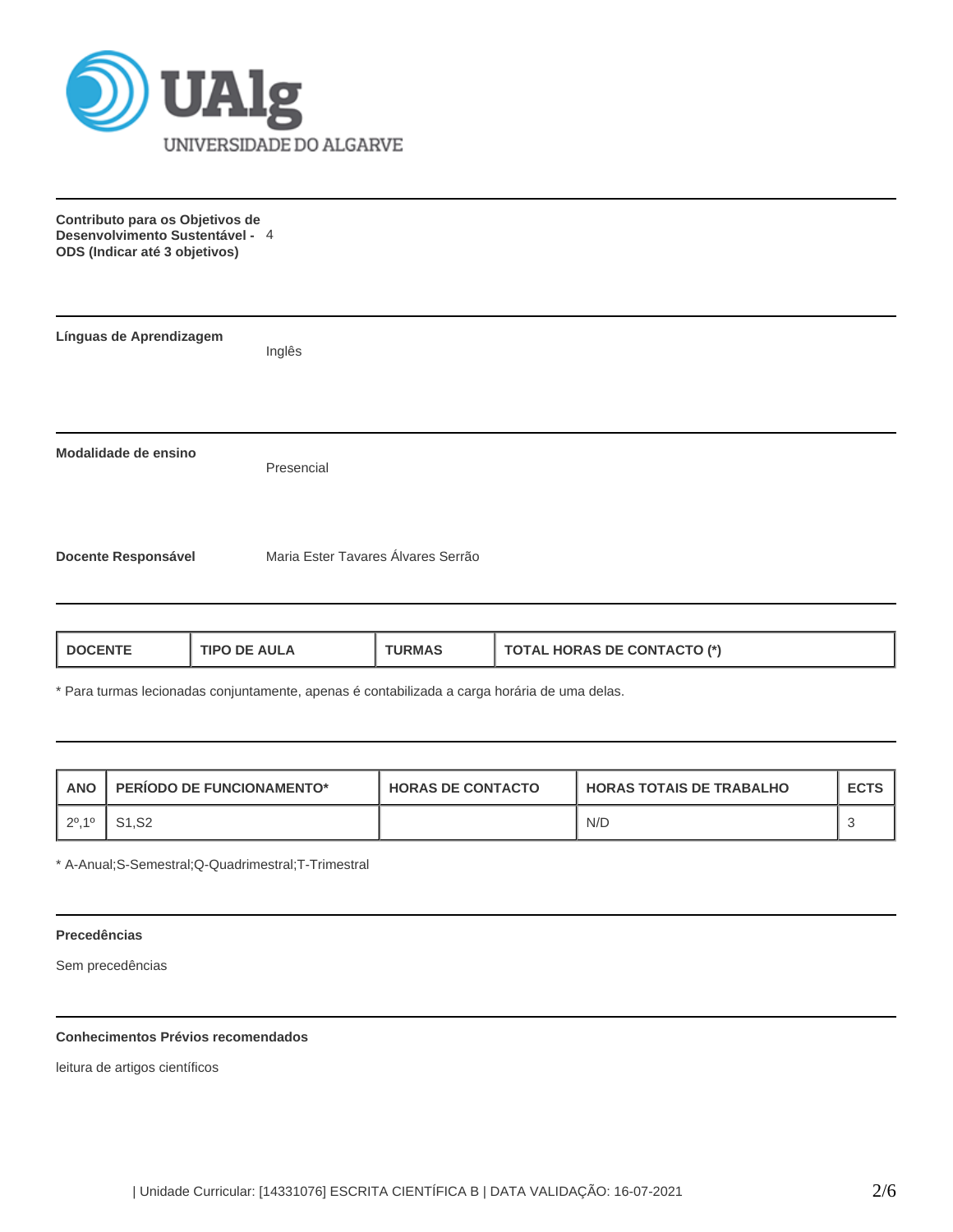

#### **Objetivos de aprendizagem (conhecimentos, aptidões e competências)**

Esta UC tem por objetivo o treino da escrita e revisão crítica de artigos científicos.

#### **Conteúdos programáticos**

Etapas da escrita de um artigo científico. Questões. Planeamento. O título. O resumo. Como rever e citar literatura. A introdução e objetivos. A metodologia. Os resultados. A discussão. Artigos de revisão. A escolha da revista e a submissão. Respostas aos revisores. Treino de revisão crítica científica de artigos.

#### **Metodologias de ensino (avaliação incluída)**

Aulas teóricas ilustradas com exemplos reais e aulas práticas de análise artigos publicados.

Avaliação:

Trabalho escrito (equivalente a exame com consulta)

Exercícios práticos (avaliação contínua).

### **Bibliografia principal**

Day RA & Gastel B (2017) How to write and publish a scientific paper. 8th ed. Cambridge University Press, Cambridge, UK.

Day RA, Sakaduski N (2011) Scientific English. A Guide for Scientists and Other Professionals. 3rd edition. Greenwood, ABC-CLIO, CA.

Hoffmann AH (2016) Scientific writing and communication. Papers, proposals and presentations. 3<sup>rd</sup> edition. Oxford University Press, NY.

Matthews JR (2015) Successful scientific writing: a step-by-step quide for the biological and medical sciences. 4 <sup>th</sup> edition. Cambridge University Press. Cambridge, UK.

Schimel J (2012) Writing Science: how to write papers that get cited and proposals that get funded. Oxford Univ. Press, NY.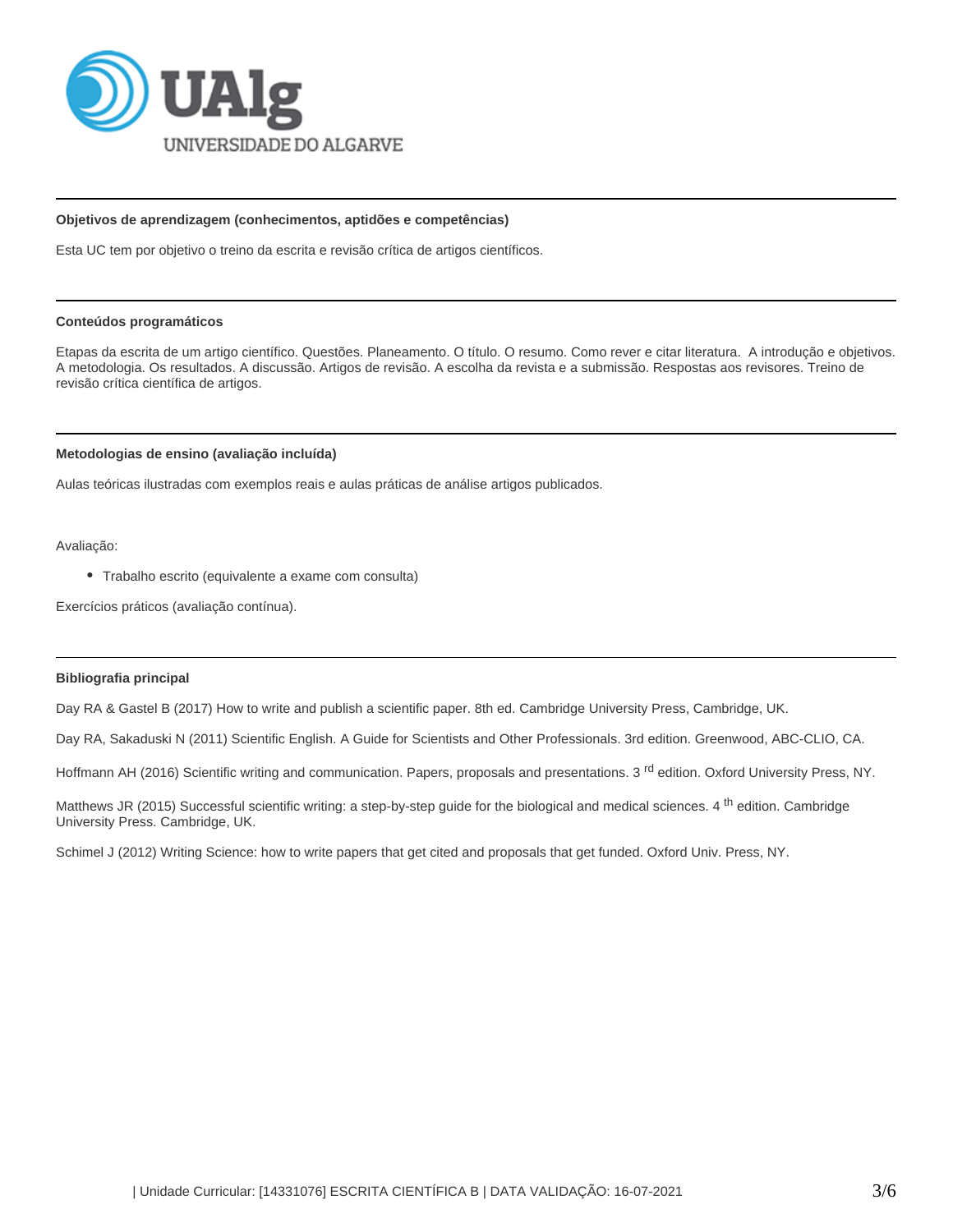

**(Designate up to 3 objectives)**

| <b>Academic Year</b>                                                 | 2021-22                                                                                                                                                                                                          |  |  |  |  |
|----------------------------------------------------------------------|------------------------------------------------------------------------------------------------------------------------------------------------------------------------------------------------------------------|--|--|--|--|
| <b>Course unit</b>                                                   | <b>SCIENTIFIC WRITING B</b>                                                                                                                                                                                      |  |  |  |  |
| <b>Courses</b>                                                       | MARINE BIOLOGY (*)<br>Common Branch<br>MOLECULAR AND MICROBIAL BIOLOGY (*)<br>Common Branch<br>AQUACULTURE AND FISHERIES (*)<br><b>BRANCH FISHERIES</b><br><b>BRANCH AQUACULTURE</b><br><b>BIOTECHNOLOGY (*)</b> |  |  |  |  |
|                                                                      | (*) Optional course unit for this course                                                                                                                                                                         |  |  |  |  |
| <b>Faculty / School</b>                                              | FACULTY OF SCIENCES AND TECHNOLOGY                                                                                                                                                                               |  |  |  |  |
| <b>Main Scientific Area</b>                                          | CIÊNCIAS BIOLÓGICAS                                                                                                                                                                                              |  |  |  |  |
| Acronym                                                              | CB                                                                                                                                                                                                               |  |  |  |  |
| <b>CNAEF code (3 digits)</b>                                         | 421                                                                                                                                                                                                              |  |  |  |  |
| <b>Contribution to Sustainable</b><br><b>Development Goals - SGD</b> | 4                                                                                                                                                                                                                |  |  |  |  |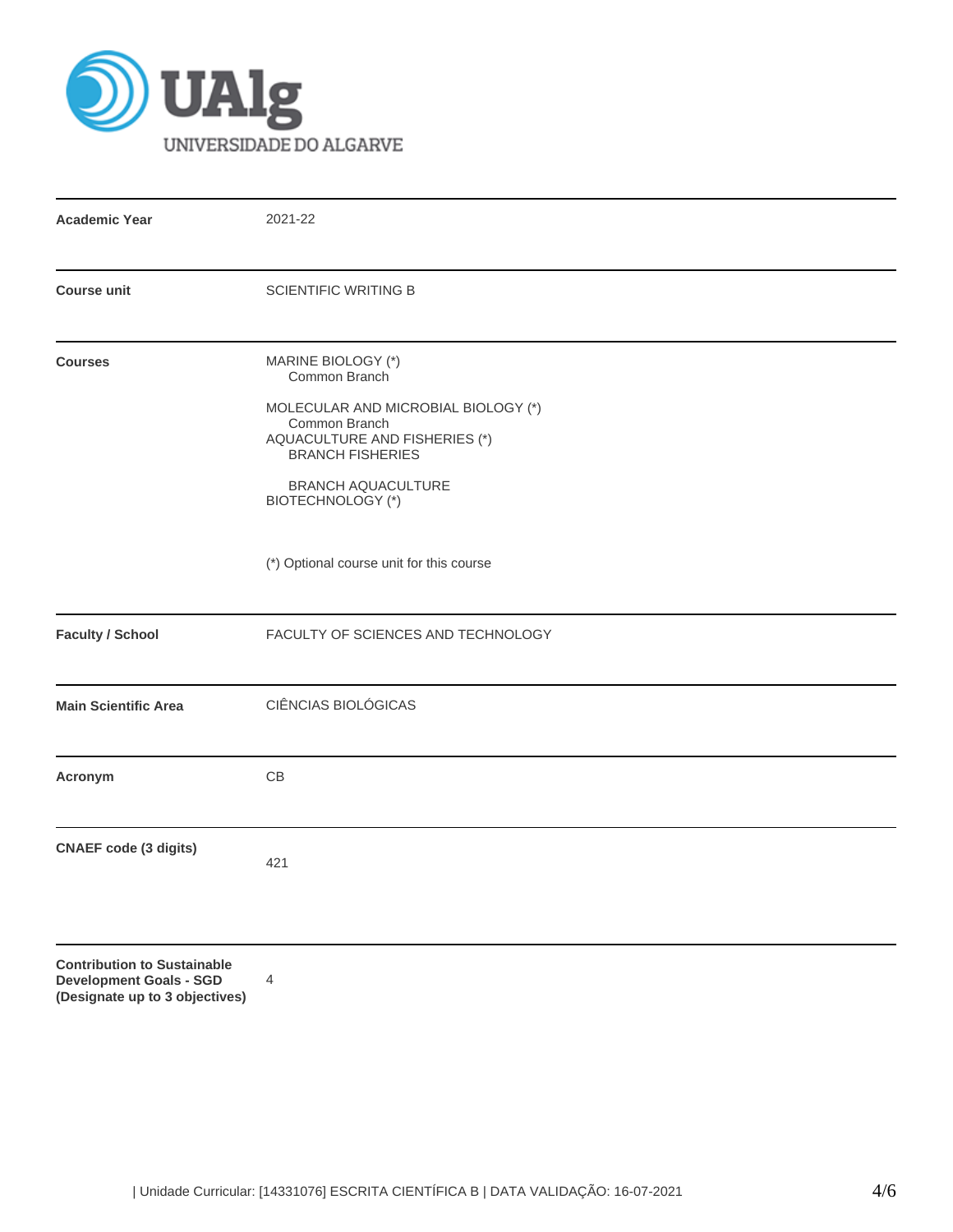

| Language of instruction                                                 | English                                          |                                                                                                                                                                                          |                                                                           |                  |                                |                     |  |
|-------------------------------------------------------------------------|--------------------------------------------------|------------------------------------------------------------------------------------------------------------------------------------------------------------------------------------------|---------------------------------------------------------------------------|------------------|--------------------------------|---------------------|--|
|                                                                         |                                                  |                                                                                                                                                                                          |                                                                           |                  |                                |                     |  |
| <b>Teaching/Learning modality</b>                                       | Face to face learning                            |                                                                                                                                                                                          |                                                                           |                  |                                |                     |  |
| <b>Coordinating teacher</b>                                             | Maria Ester Tavares Álvares Serrão               |                                                                                                                                                                                          |                                                                           |                  |                                |                     |  |
| <b>Teaching staff</b>                                                   |                                                  | <b>Type</b>                                                                                                                                                                              | <b>Classes</b>                                                            |                  | Hours (*)                      |                     |  |
| * For classes taught jointly, it is only accounted the workload of one. |                                                  |                                                                                                                                                                                          |                                                                           |                  |                                |                     |  |
| <b>Contact hours</b>                                                    | $\mathsf T$<br><b>TP</b><br>Io<br>$\overline{0}$ | <b>PL</b><br><b>TC</b><br>$\sqrt{0}$<br>$\sqrt{0}$<br>T - Theoretical; TP - Theoretical and practical; PL - Practical and laboratorial; TC - Field Work; S - Seminar; E - Training; OT - | ${\mathbb S}$<br>E<br>$\sqrt{0}$<br>$\overline{0}$<br>Tutorial; O - Other | OT<br>$\sqrt{6}$ | $\mathbf{o}$<br>$\overline{0}$ | <b>Total</b><br>N/D |  |
| <b>Pre-requisites</b><br>no pre-requisites                              |                                                  |                                                                                                                                                                                          |                                                                           |                  |                                |                     |  |
| Prior knowledge and skills<br>prior reading of research articles        |                                                  |                                                                                                                                                                                          |                                                                           |                  |                                |                     |  |

## **The students intended learning outcomes (knowledge, skills and competences)**

This course aims to train the planning, writing and critical analysis of scientific papers. The graduate students will understand the principles of writing scientific papers, submitting the, dealing with reviewers? comments. Training in critically assessing papers and grant proposals will develop skills to act as scientific referee.